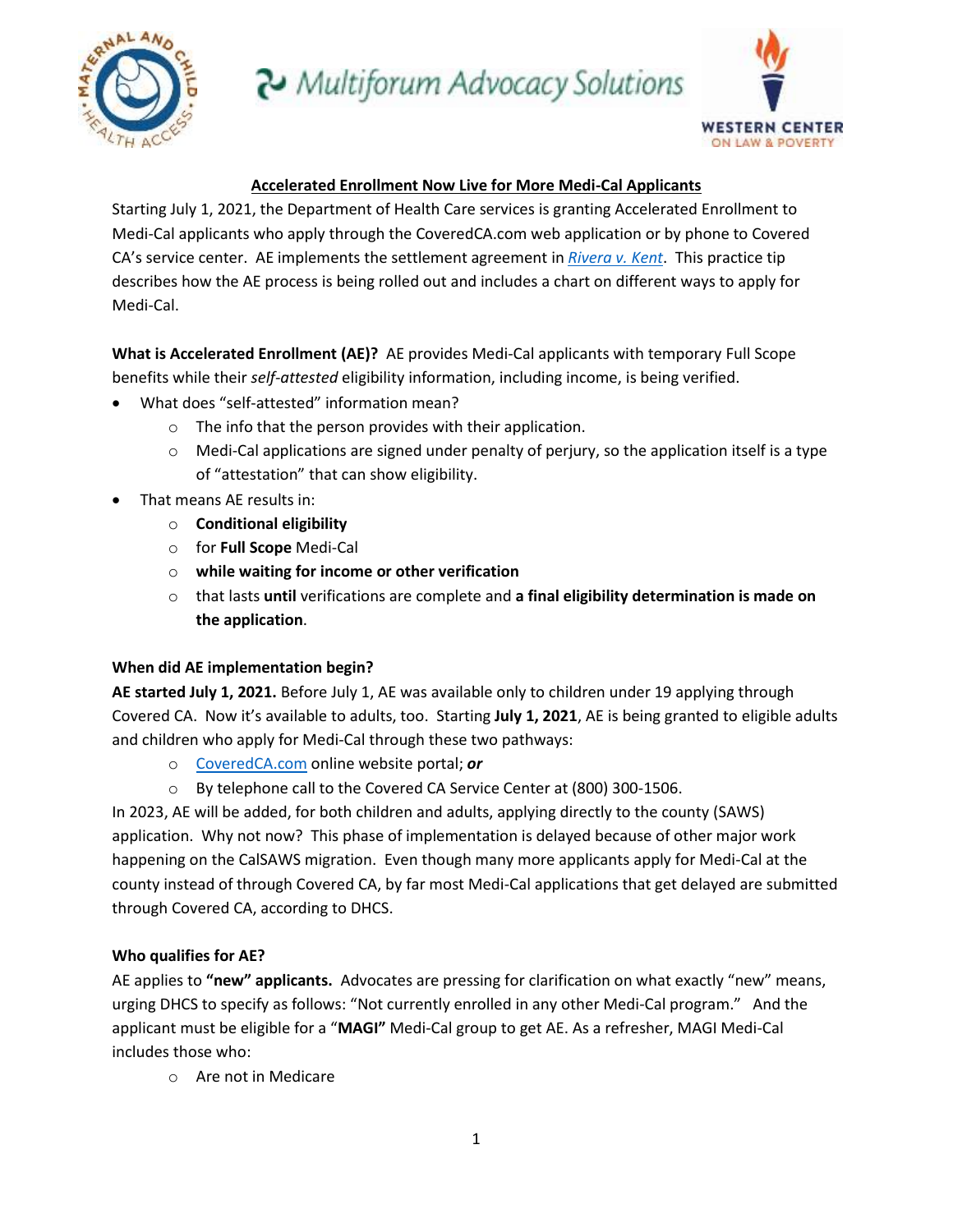



- o Have income at or below 138% for adults ages 19 to 65, and below 266% for kids under age 19
- $\circ$  Stay tuned for confirmation on the following MAGI groups' inclusion in AE:
	- Pregnant adults over 138% to 213%?
	- **F** Former Foster Youth age 18 26 (no income limit)?
- **Immigration status** does not matter for AE, which is Full Scope
- Pending **verification of incarceration** status does not matter for AE
- Pending **verification of CA residence** does not matter for AE. CA has long verified state residence "administratively."

# **Are the benefits under AE full scope? YES!**

AE is Medi-Cal **aid code 8E,** which the state describes as: **"**Accelerated Enrollment. Provides immediate, temporary, FFS [fee-for-service], full-scope Medi-Cal benefits. . ." Per DHCS's verbal confirmation, both of the following groups receive Full Scope, not just "restricted" or "pregnancy-related", while in AE. Stay tuned for written confirmation in an All County Welfare Director's Letter:

- o Undocumented adults to 138%; and
- o Pregnant adults to 213%, undocumented or not.

**How does a person get enrolled in AE?** As noted above, applicants must apply for Medi-Cal through Covered CA ("CalHEERS"), either on th[e CoveredCA.com](https://www.coveredca.com/) online website portal *or* by telephone call to the Covered CA Service Center at (800) 300-1506.

Applications that originate in CalHEERS have real time data-matching for income. That means that CalHEERS checks for reasonable compatibility between what income amount the individual input on their application and what income the IRS reports to the federal data hub. If income is verified in real time, the person immediately gets a final decision on their Medi-Cal application. If income is *not* verified in real time, but the income and other info on the application shows eligibility, applicants are to receive AE while their income is being verified in other ways (e.g., by submitting a scan or photocopy of current pay stubs).

# **When does AE start and how long does it last?**

- If approved for AE, AE starts the first day of the month in which AE is granted.
- And AE lasts until the final eligibility determination is completed. Once the final eligibility decision is made, the AE is terminated, so be aware that AE *can* end mid-month.

# **How will the person know they have AE?**

On the [CoveredCA.com](https://www.coveredca.com/) online website portal the "Program Eligibility" screen will say: *"Medi-Cal. Conditionally Eligible. You can visit a doctor this month. . ."* The applicant will also receive a **Beneficiary Letter** that is still in draft form and attached to the forthcoming All County Welfare Directors Letter.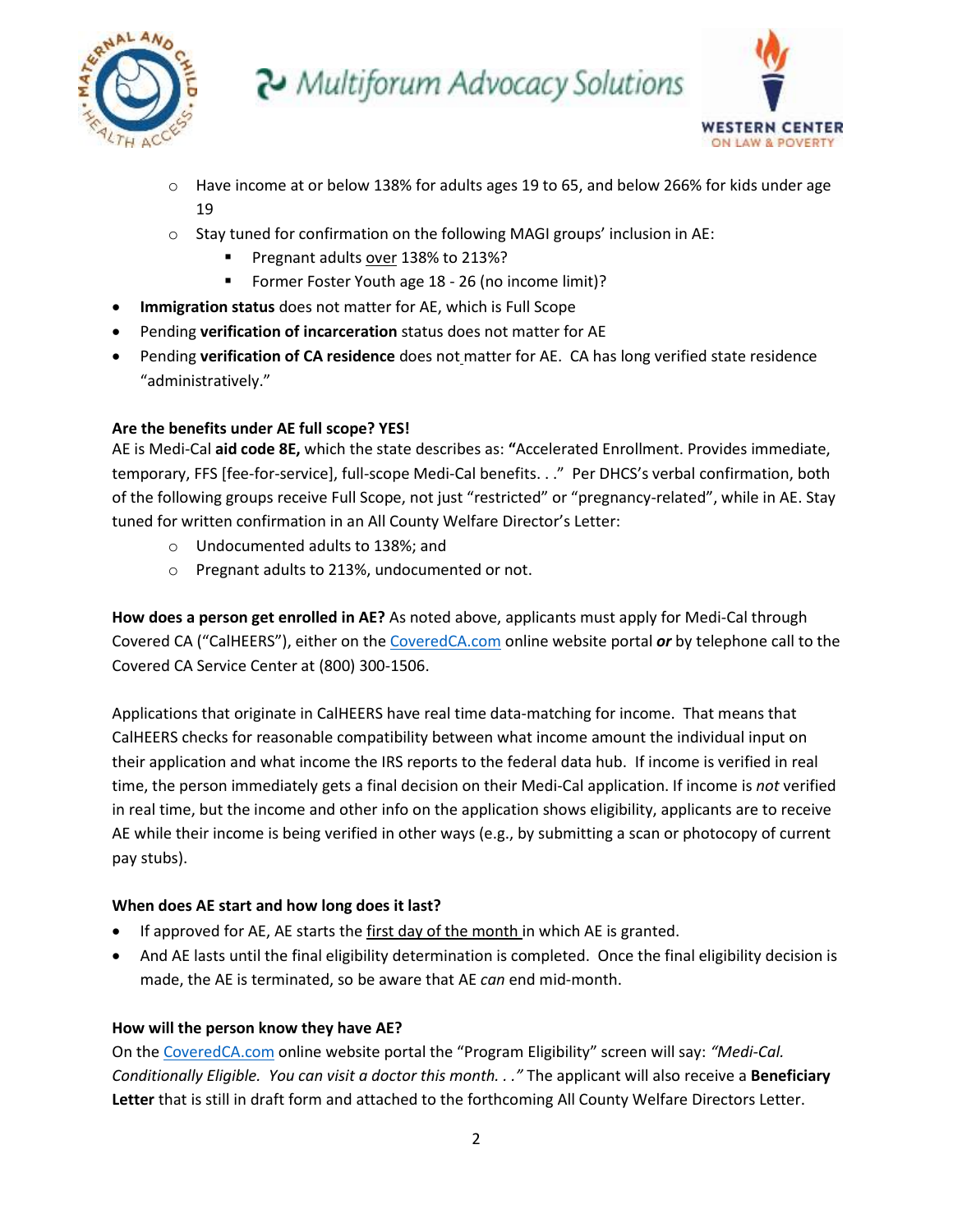

2 Multiforum Advocacy Solutions



It is unclear whether the person get a **Client Identification Number** (CIN) in real time. Advocates are pressing for this—stay tuned!

A person will *not* be informed if they are rejected for AE—they simply won't get AE. **Important to note**: Do not to confuse this with action on the Medi-Cal *application* itself. An approval or denial Notice of Action will be issued when the final eligibility determination is complete for the full Medi-Cal application.

# **Is there any reason a person would** *not* **qualify for AE?**

There are a few reasons why an applicant might not automatically qualify for AE. These include:

- Over income for their MAGI Medi-Cal group
- Qualify for non-MAGI program, e.g. Aged and Disabled Medi-Cal, that has an assets test
- Are eligible for MCAP, the Medi-Cal Access Program for pregnant persons with income over 213% and up to 322%, which is a separate CHIP program
- Have Medicare and are not a parent-caretaker relative with income below 109% FPL
- Death record there is a death record on file for this person
- Already in Medi-Cal (Advocates are waiting to hear whether *every* Medi-Cal program counts. For example: will there be AE for the COVID-19 Uninsured (aid code V2)? Stay tuned.)
- Applying through the county via a paper application or online portal such a[s C4Yourself,](https://www.c4yourself.com/c4yourself/index.jsp) [YourBenefitsNow\(](https://yourbenefits.laclrs.org/ybn/Index.html)YBN) o[r MyBenefitsCalWIN.org,](https://www.mybenefitscalwin.org/) or starting in September [BenefitsCal.com.](https://www.benefitscal.com/)

# **What problems should we watch out for that could result in an eligible person missing out on AE?**

Advocate user testing of CalHEERS showed some inconsistencies around having other "minimum essential coverage" (MEC). Having an offer of MEC is a Covered CA premium subsidy issue that the federal hub checks for. A Medi-Cal beneficiary *is* allowed to have secondary insurance, often referred to other health coverage. A person who is eligible for Medicare, however, can only qualify for Non-MAGI Medi-Cal programs. And because Medicare-eligible applicants do not qualify for MAGI Medi-Cal program, they cannot get AE. Please alert us if you are seeing any cases where AE is denied because of "other MEC" or employer-sponsored insurance.

# **How does AE end?**

AE ends with a Medi-Cal Notice of Action (NOA) on the application. The AE aid code for conditional full scope eligibility—8E—automatically shuts off when the NOA on the person's *application* is issued. As noted above, while AE starts the first day of the month in which it is granted, AE *can* terminate midmonth, coinciding with the date the NOA is issued. There are three types of Medi-Cal NOAs:

**Application Approval NOA**: Continues Medi-Cal with a permanent aid code.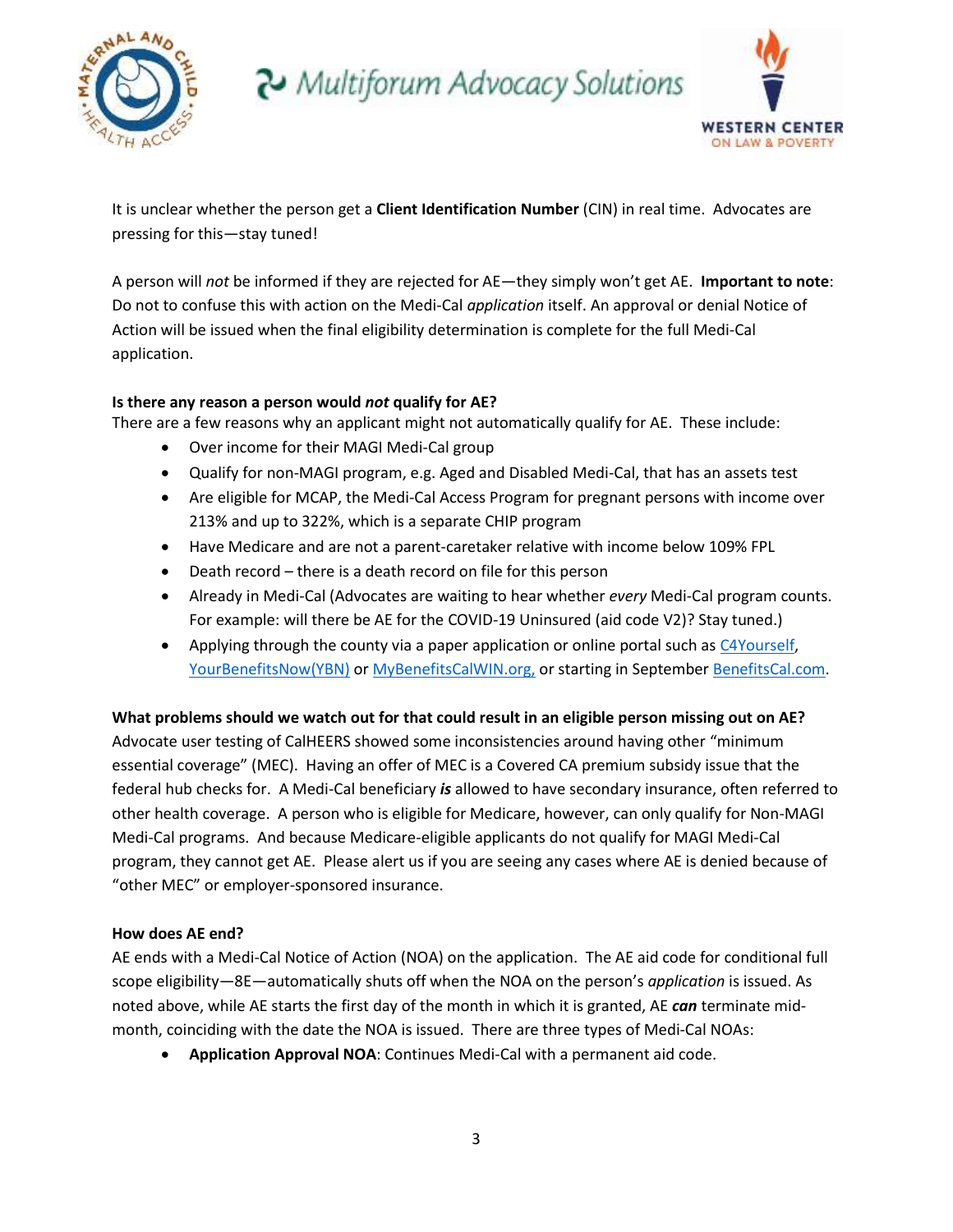



- **Application Denial NOA**: Denies eligibility for Medi-Cal. This may be because the applicant does not qualify for Medi-Cal or because the applicant failed to respond to requests for verification during the AE period.
- **Reduction NOA**: For undocumented applicants age 26 and over (i.e., those not claiming "satisfactory immigration status" (SIS) on the application) advocates are waiting hear whether a Reduction NOA will be issued before full scope 8E is reduced to a restricted-scope Medi-Cal program.

**Is there a right to a hearing when AE ends?** The NOA contains information about the right to an administrative fair hearing to contest the decision on the person's Medi-Cal application, not the discontinuance of AE.

# **Is it ever better to apply through the county?**

It depends. Until 2023, AE will be available *only* through the CoveredCA.com portal *or* by telephone call to the Covered CA Service Center at (800) 300-1506.

That said, here are some things to consider when deciding to apply before 2023 *without* getting AE through the county (e.g., online wit[h C4Yourself,](https://www.c4yourself.com/c4yourself/index.jsp) [YourBenefitsNow\(](https://yourbenefits.laclrs.org/ybn/Index.html)YBN) o[r MyBenefitsCalWIN.org,](https://www.mybenefitscalwin.org/) and starting in September [BenefitsCal.com\)](https://www.benefitscal.com/):

- Direct connection with County Advocate Liaisons and/or eligibility workers can be helpful in completing or expediting the application process.
- You might be able to combine the Medi-Cal application with applications for other programs, like CalFresh or CalWORKs, by applying directly to the county.
- After the COVID pandemic, applying in person at the county may be beneficial for some applicants.
- Applicants who will qualify only for *non-MAGI* programs, such as the Working Disabled and Spousal Impoverishment programs, among others, do not qualify for AE and would likely get enrolled more quickly by going directly to the county.

If you have any additional questions or comments, or are seeing any case issues or application problems, please contact Lucy Quacinella at [lucyqmas@gmail.com](mailto:lucyqmas@gmail.com)